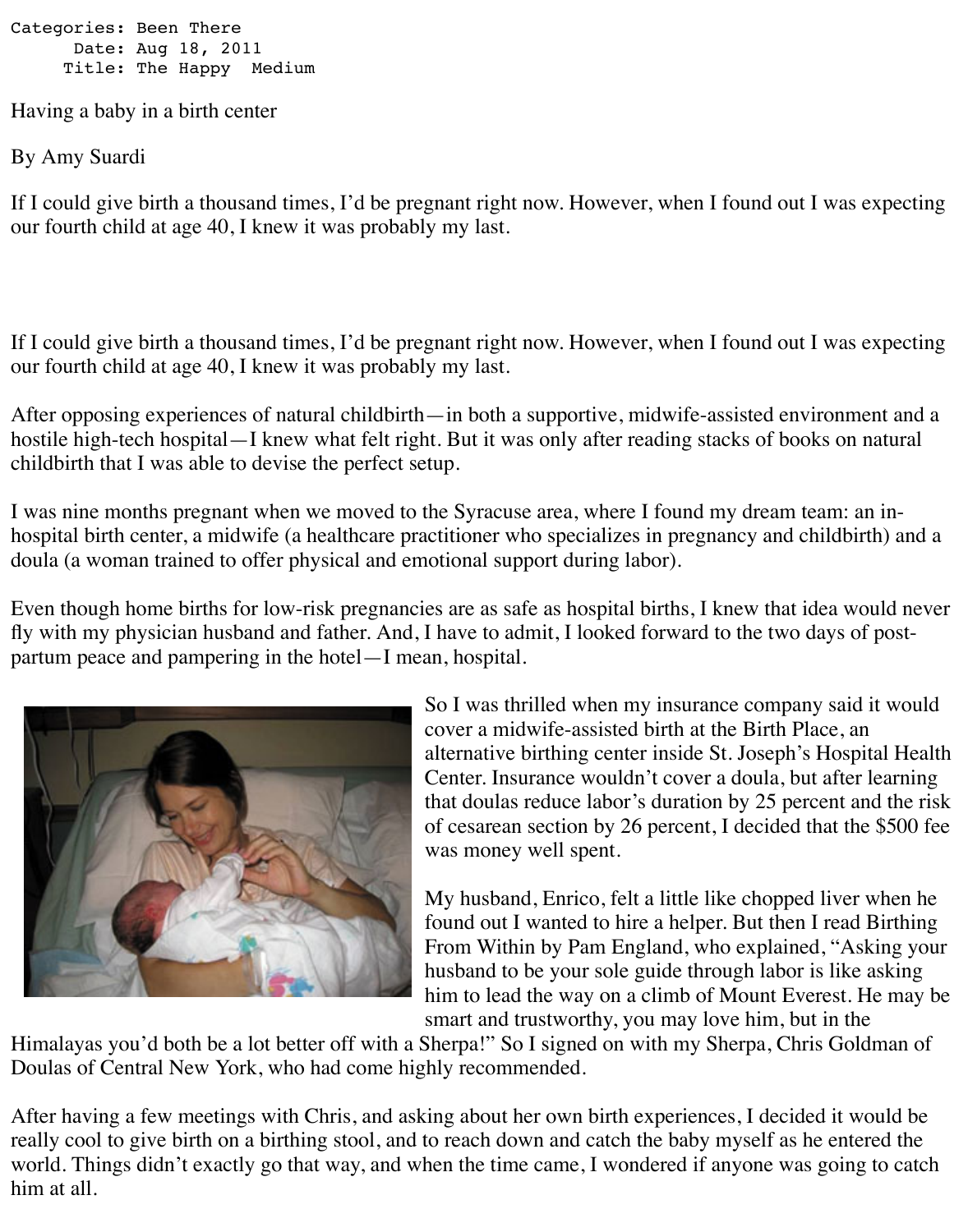Labor didn't start in a recognizable way. It was my due date, but I thought the post-dinner watermelon was to blame for the pressure on my belly. However, when the discomfort began to return in waves, I felt the thrilling yet ominous onset of labor. Giving birth has been the most powerful experience of my life (some people compare it to running a marathon or climbing a mountain), but I still felt a little scared because, well, it hurts like hell.

I puttered around, packing my bag, taking a shower, even writing emails, until the contractions started requiring total concentration. By the time I met Chris and her mentoring doula, Malinda, at the Birth Place, it was midnight. We practically cheered to find I was already seven centimeters dilated.

I had barely furrowed my brow so far, but the last three centimeters—called the transition phase of labor—are the most intense. And let me tell you, thank the heavens for doulas. It was amazing to me that something as apparently simple as touch and encouragement could reduce my pain into an outline of its former self. They suggested I sit on a birthing ball, which relieved some pressure, and when I started to squeeze on a table, Malinda offered to let me lean and hug on her. The soothing warmth of this woman was the perfect salve. I had no idea that my baby would be born minutes later.

The baby was not active enough to record the heart-rate highs the hospital needed, and when drinking apple juice wasn't waking him up, the nurse started getting ready to hook me up to an IV. Enrico, imagining a long night ahead, was contemplating getting a Diet Coke when he heard me scream at the end of a contraction. The nurse's eyes got big, and people started running. Someone yelled, "Get Linda!" Linda, my midwife, was in the next room assisting a first-time mother.

I was standing up, and during a particularly hefty contraction, my baby had descended three inches into this world. I didn't realize that Chris was on the floor ready to catch the baby if needed. "What should I do?" I whimpered. With a baby half-in and half-out, I could barely move.

The nurse, who was rushing around getting birth supplies, responded, "You're going to lie down on the bed and have the baby." I appreciated her can-do confidence, but the last position I wanted to be in was flat on the bed, unable to see what was going on and pushing against gravity.

So I stood leaning against the end of the bed, and Linda flew in, kneeled in front of me, and said brightly, "Hello!" Part of my birth plan had been "spontaneous bearing down" (i.e., no staff screaming "Push!" as if I were in a boxing match). But because the pressure on my cervix was so intense it felt like a chorus of screams anyway, I obeyed when Linda said, "Amy, I just need one good push."

Luke came flying out, Linda caught him, and I screamed, "Oh my God!" Luke was born just an hour after we had arrived at the hospital and eight minutes after my water broke. Linda handed him up to me, but I felt so shaky that I immediately handed him to Enrico.

Enrico also got to cut the cord, after it had stopped pulsating, as we had requested. The nurse simply wiped the baby off, and handed him to us, so we could hold him right away. We were given so much bonding time that we didn't even find out that he weighed 8 pounds 9 ounces until an hour after he was born.

Also as requested, Luke didn't get bathed until the next day, when he was not in danger of getting chilled and needing an incubator, and when his siblings could help give him his first bath.

While a birth can never be planned like a dinner party, I came amazingly close to getting what I wanted. It was simple, nurturing, and quick—in fact, Luke came barreling out so fast his cheeks got bruised. A tiny part of me wished the birth was slower, because although labor is tough, it only happens a precious few times.